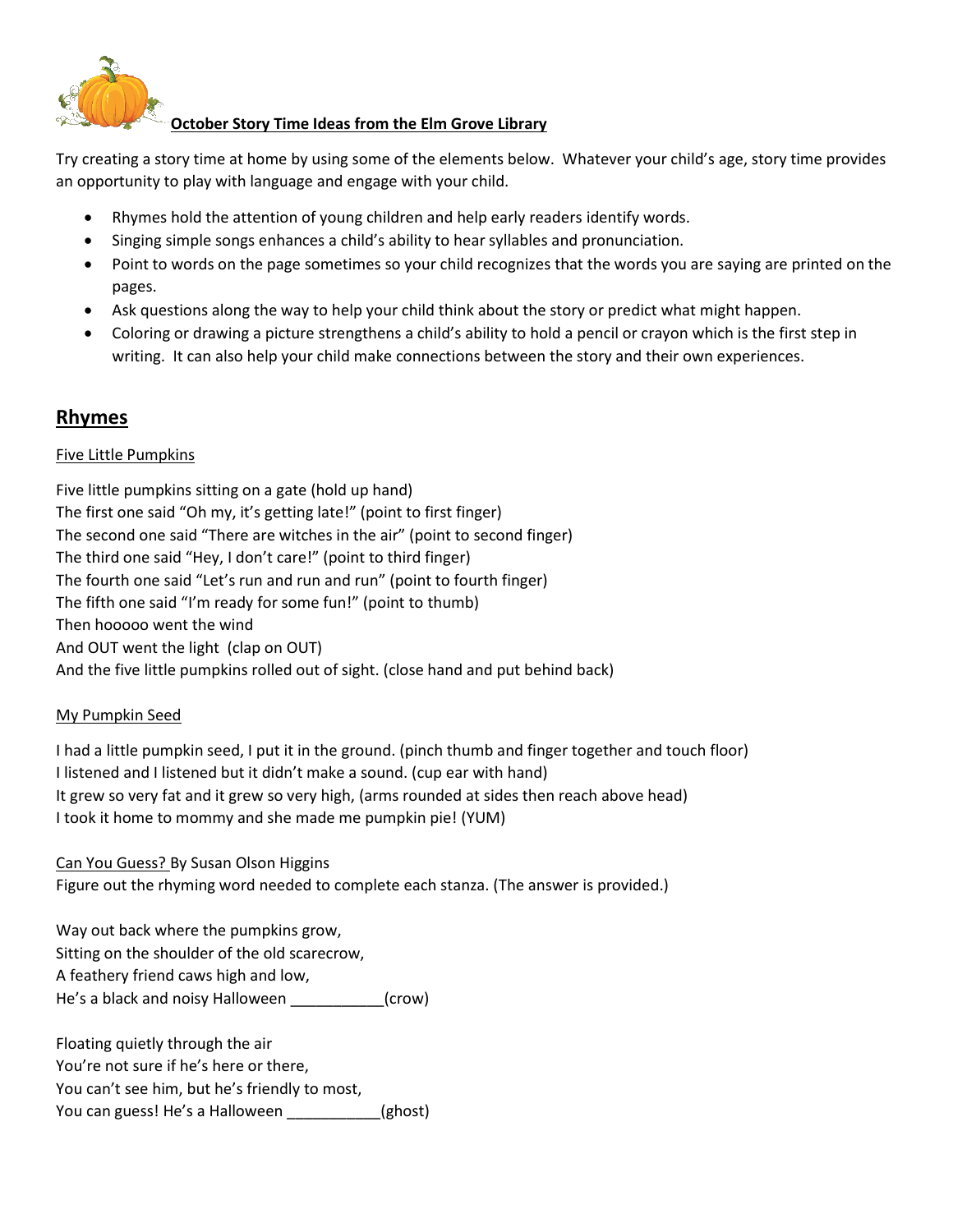You might hear a cackle or a broom sweep by As she flies toward the moon riding high in the sky She'll sail right over a mountain or a ditch. She is know as a Halloween \_\_\_\_\_\_\_\_\_\_(witch)

#### Five Fall Leaves

Five fall leaves hanging on a tree (hold up five fingers) The green one said, "I haven't changed, you see." The yellow one said, "I'm as bright as the sun." The orange one said, "No, I'm the brightest one." The orange one said, "Hey, I don't care." The gold one said, "Let's dance in the air." So when the fall wind gently blew (blow) The leaves came off the tree and away they flew. (flutter hand through air) They swirled and twirled, around and around And then drifted softly to the ground. (drift hands to the floor)

#### Five Red Apples

Five red apples hanging in a tree (hold up five fingers) The juiciest apples you ever did see. The wind came by and gave an angry frown And one little apple came tumbling down.

(Continue with four red apples, hanging in a tree, etc… holding up one less finger each time)

**Songs –** once you have learned these songs, try adding more verses!

All the Leaves are Falling Down Sung to: London Bridge is Falling Down

All the leaves are falling down, falling down, falling down All the leaves are falling down It is autumn.

They are yellow, red and brown, red and brown, red and brown They are yellow, red and brown It is autumn.

Take the leaves and crunch them up, crunch them up, crunch them up Take the leaves and crunch them up It is autumn.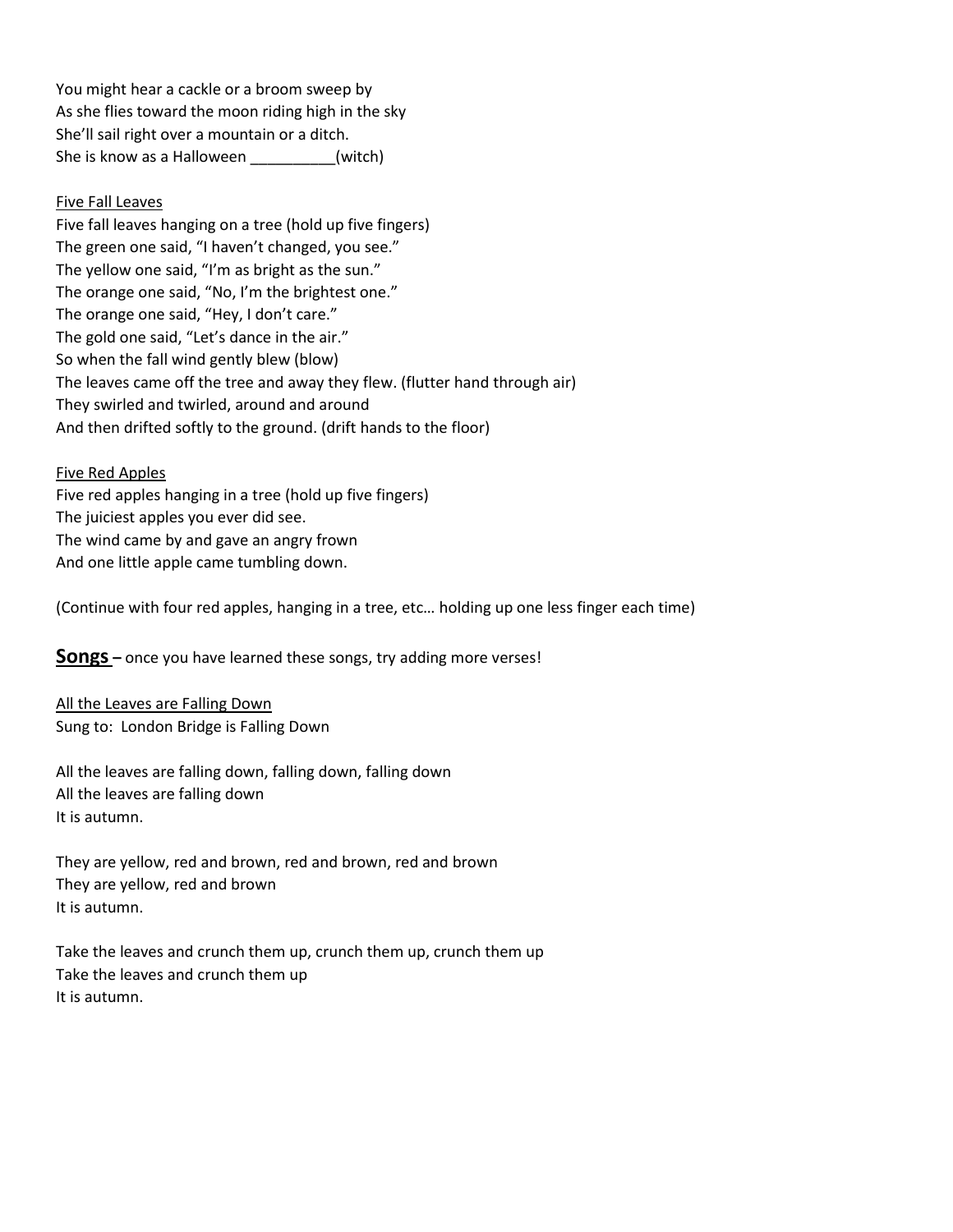Mr. Pumpkin Sung to: Where is Thumbkin? also, Frere Jacques

Mr. Pumpkin - Mr. Pumpkin Round and fat - Round and fat Harvest time is coming - Harvest time is coming Yum, yum, yum – yum, yum, yum!

The Leaves on the Trees Sung to: The Wheels on the Bus

The leaves on the trees turn orange and brown, orange and brown, orange and brown The leaves on the trees turn orange and brown All through the town!

The leaves on the trees come tumbling down, tumbling down, tumbling down The leaves on the trees come tumbling down All through the town!

The leaves on the ground go swish, swish, swish, Swish, swish, swish Swish, swish, swish The leaves on the ground go swish, swish, swish All through the town!

Recorded song to try:

What Falls in the Fall by Laurie Berkner (CD title: Whaddaya Think of That?) Find it at the Elm Grove Library or on Youtube at<https://www.youtube.com/watch?v=luj4bfyjahg>

## **Picture Books for Fall** (there are many more than this but this will get you started!)

Bella's Fall Coat by Lynn Plourde – An outgrown coat teaches Bella about change. Clifford's First Autumn by Norman Bridwell – Clifford the Big Red Dog series. Ducking for Apples by Lynne Berry – Rhyming text about apple picking. Fletcher and the Falling Leaves by Julia Rawlinson – A little fox learns about fall. Full of Fall by April Pulley Sayre – Photos of fall color. The Ghost-Eye Tree by Bill Martin  $- A$  little brother has to face his fear of a spooky tree. The Grasshopper and the Ants illustrated by Jerry Pinkney – A fable about preparing for winter. The Great Pumpkin Contest by Angela Rozelaar – Can two neighbors go from being competitors to friends? Leaf Man by Lois Ehlert - Collage art with leaves and found objects. Leaves by David Ezra Stein - A bear learns about hibernating. The Little Old Lady Who Was Not Afraid of Anything by Linda Williams – A little scary but it ends well. The Lonely Scarecrow by Tim Preston – A scarecrow wants friends. Pumpkin Heads! By Wendell Minor – Simple story with some creative pumpkin carving. Rain by Sam Usher – A rainy day can feed the imagination.